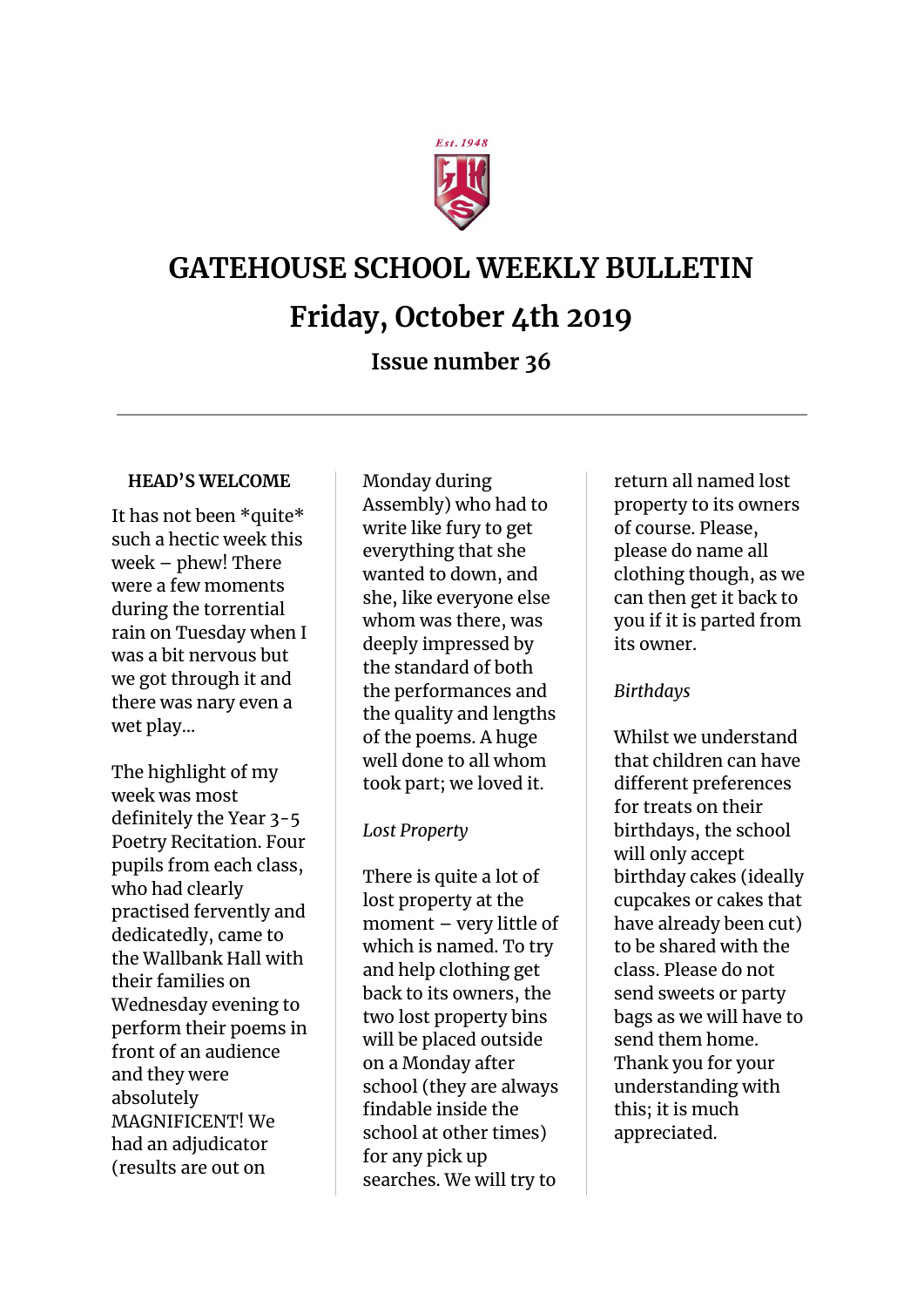#### *Autumn Party*

The Autumn Party is on! There are posters up around the school but the pertinent information that you need is:

Who: Year  $2 - 6$  Pupils

When: Friday 1st November

Where: Main Hall and environs

Time: 6.30pm – 8.00pm

Costumes: Absolutely

Next week is also a busy week, but we are steaming towards the half term break with determination and fervour; I have seen some wonderful work this week.

Keep up the excellent work!

Ms Whitlock

#### **Inspirations Day!**

On October 18th we will be having our first **Inspirations Day** for children in Years R-6! An email with full details was sent earlier today to all parents -

we cannot wait to see what the children do with this project!

Mrs Roper

#### **Dentist visit to Nursery**

Thank you Sahib's mum for visiting us and telling us about your job as a dentist. In the Nursery we have been talking about people who help us. We learnt that we need to brush our teeth twice a day and that we should eat sugar as a treat! We sang "This is the way we brush our teeth" song and promised to give big smiles!



### **The Head Girl's Lego Competition**

Tess Noblet (Head Girl) and Miss Tighe are delighted to announce a Lego

Competition for children in Years R, 1, and 2. We know how much the children enjoy playing and creating with their Lego, and this is a way for them to do so and earn points for their house!

Children can build an item in one of two categories - either a dream house or a dream spaceship. Then if their grown ups can send a photo of their creation in to school, they will be entered into the competition!

The deadline for this competition is November 3rd, making this the ideal challenge for over the half term break. There are three prizes for each year group, as well as lots of house points to be won. Good luck!

#### **House Poetry**

An enormous thank you to everyone who joined us for the Years 3 - 5 Poetry Competition on Wednesday; and a HUGE well done to all our brilliant performers. It was a wonderful evening of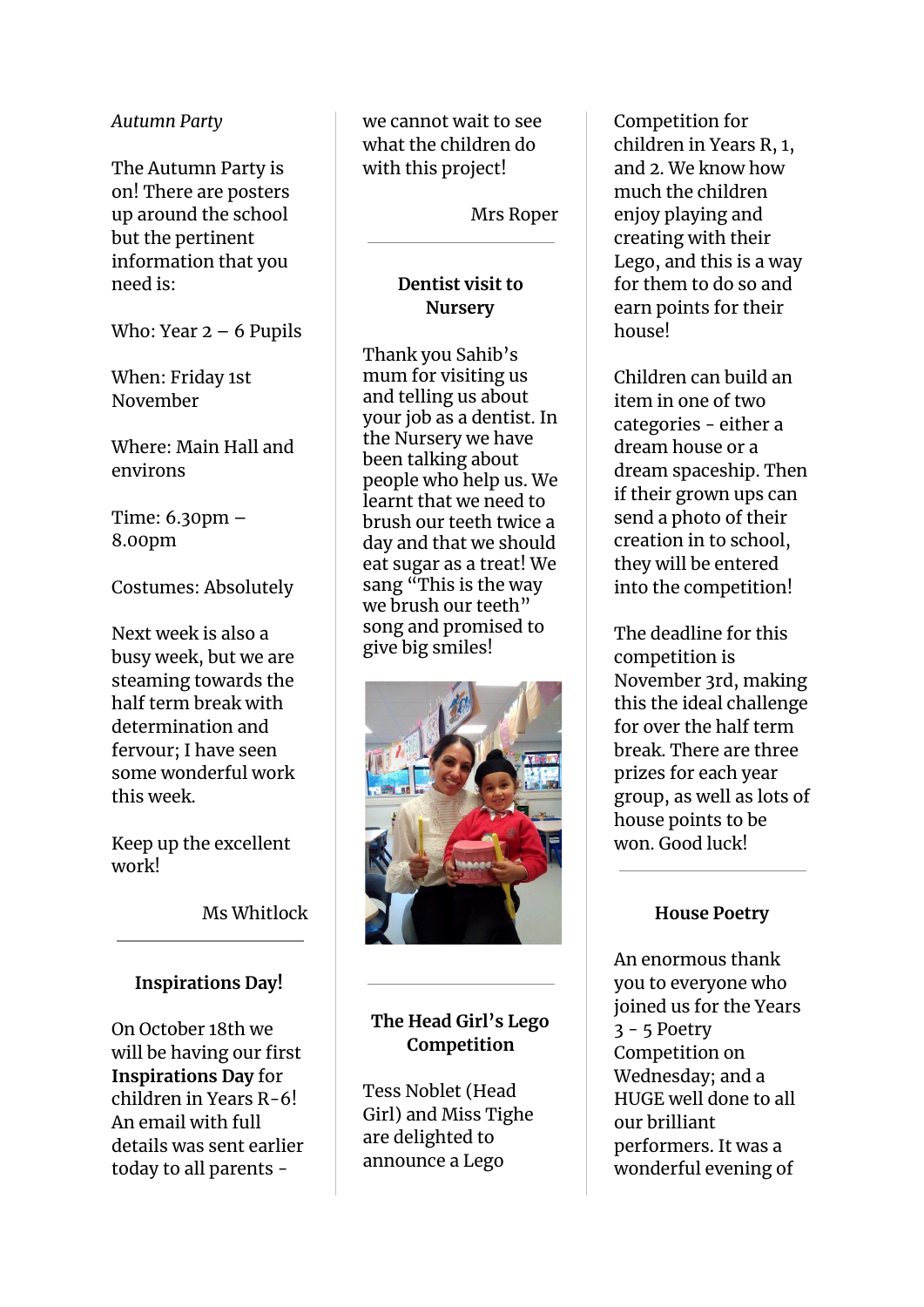words, wonder and laughter and really showed Gatehouse at its very best.

I have conferred with our adjudicator and am very excited to announce the winners, and the winning house, in assembly on Monday!

Mrs Roper

#### **Year 3 English**

Year 3 have been listening to performance poems in class this week. The children's favourite one was by Paul Cookson, as they liked its rhythm and repetition. It's called 'Picnic Time on the M25'. Each class created a group poem, contributing descriptions of unbelievable feats. We modelled our poems on one by Jackie Kay, a Scottish poet who wrote 'No word of a lie'. Jackie was born in Edinburgh to a Scottish mother and a Nigerian father. Her work often investigates identity, looking at who we are and where we come from.



Ms Le Var

#### **Under 11s ISFA Regionals**

Our Under 11s boys A team attended the ISFA regional football championship at Chigwell School. We started fantastically well and won our opening two games with a goal difference of +6. We were in a group of 7 teams and had to finish in the top two in order to qualify for the semi finals. We won 3 and lost 3 games, finishing 3rd in our group and narrowly missing out on a semi final spot. The boys played some great football and represented the school in the Gatehouse way, well done boys!



Mr Baycanli

#### **Sensory tent and calming cards**



Children have been busy writing postcards and putting them in bags around our sensory tent this week with ideas for how to be calm in such a frantic world.



Lots of great tips available if you need help relaxing. The most popular ways to help yourself feel calm and relaxed were: Singing, meditation, mindful breathing, stroking your pet, being in nature and a big hug!